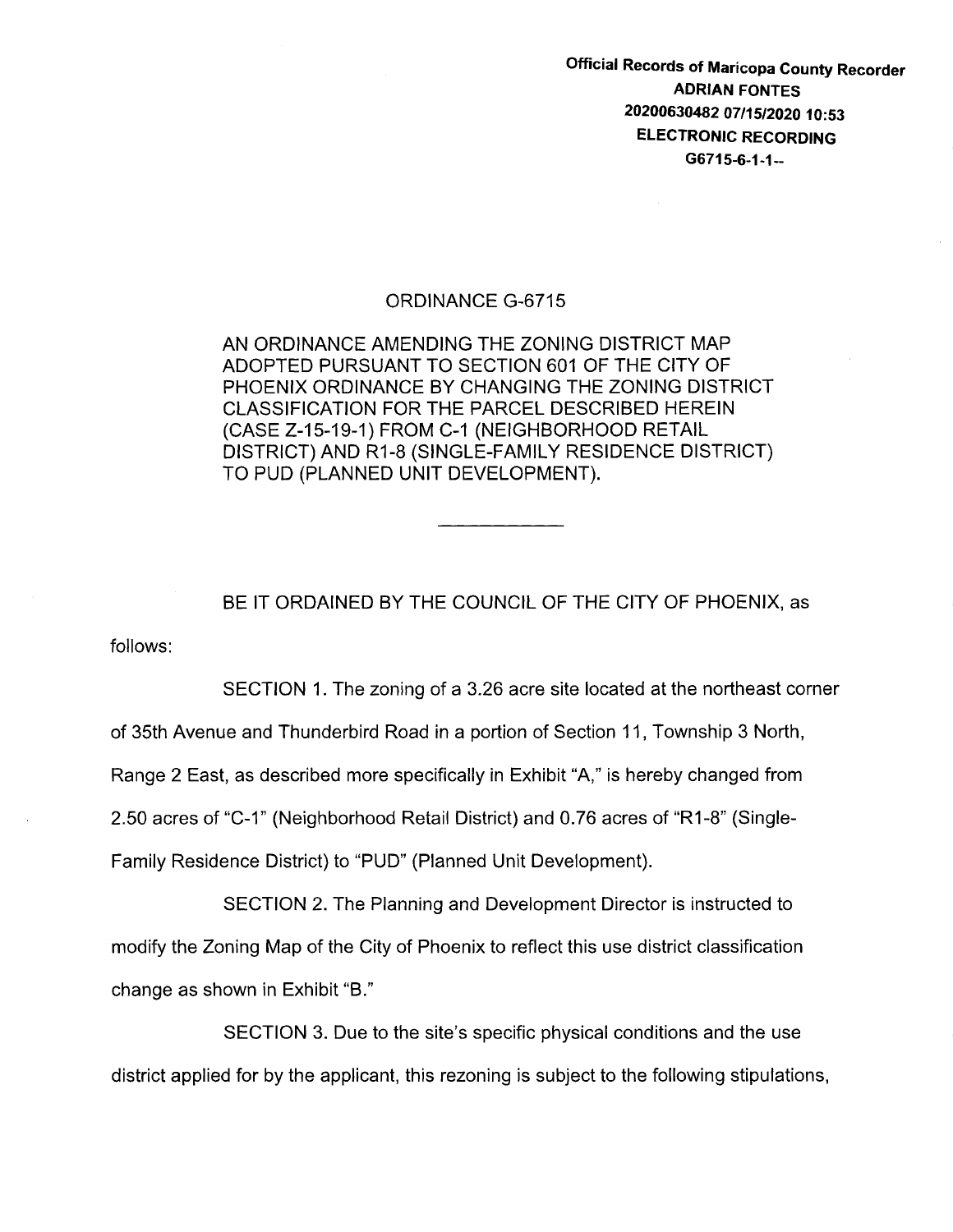violation of which shall be treated in the same manner as a violation of the City of

Phoenix Zoning Ordinance:

- 1. An updated Development Narrative for the Francis and Sons PUD reflecting the changes approved through this request shall be submitted to the Planning Department within 30 days of City Council approval of this request. The updated Development Narrative shall be consistent with Development Narrative date stamped April 21, 2020 as modified by the following stipulations.
	- a. Front Cover: Add "City Council adopted: [Insert Adoption date]" below "Hearing Draft: April 7, 2020."
- 2. The applicant shall be dedicated and a bus stop pad (City of Phoenix Standard Detail P1260) shall be constructed with a minimum depth of 10 feet along northbound 35th Avenue, north of Thunderbird Road. The bus stop pad shall be spaced from the intersection of Thunderbird Road and 35th Avenue according to City of Phoenix Standard Detail P1258. Any items found not to standard shall require reconstruction.
- 3. The site access driveway on 35th Avenue shall be restricted to right-in/right-out and constructed per the applicable City of Phoenix Standard Details, as approved by the Planning and Development Department.
- 4. The site access driveway on Thunderbird Road shall be restricted to rightin/right-out movements per the existing median, as approved by the Planning and Development Department. The median shall not be modified through the site development process for purposes of site access.
- 5. A one-foot Vehicular Non-Access Easement (VNAE) shall be dedicated along the southern property line along its full boundary with the Thunderbird Frontage Road to prohibit ingress / egress to and from the existing frontage road, as approved by the Planning and Development Department.
- 6. The applicant shall submit a Traffic Impact Study/Statement to the City for this development. No preliminary approval of plans shall be granted until the study is reviewed and approved by the City. Contact Mr. Matthew Wilson, Traffic Engineer Ill, (602) 262-7580, to set up a meeting to discuss the requirements of the statement/study. Upon completion of the TIS the developer shall submit the completed TIS to the Planning and Development Department counter with instruction to forward the study to the Street Transportation Department, Design Section.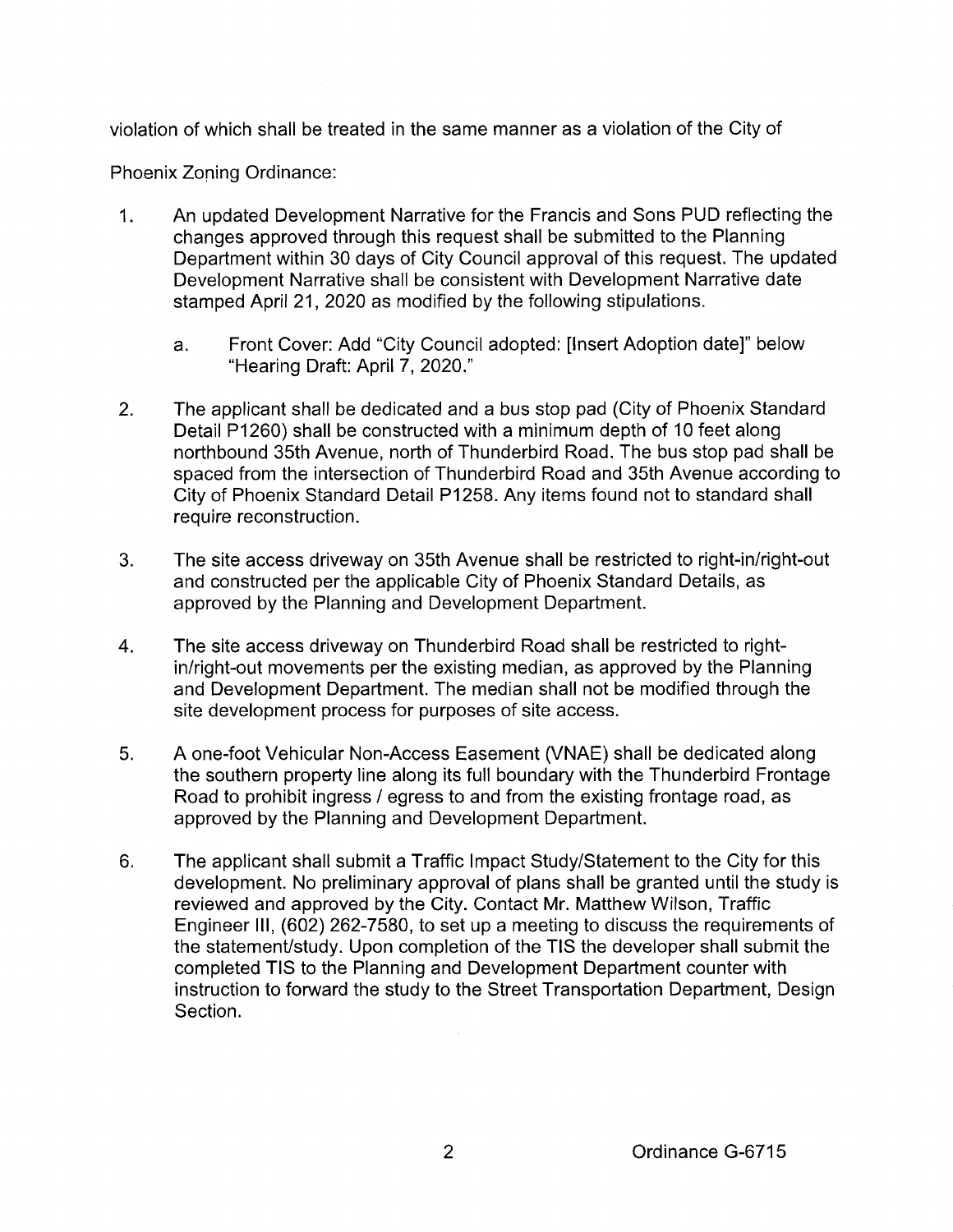- 7. The developer shall construct all streets within and adjacent to the development with paving, curb, gutter, sidewalk, curb ramps, streetlights, median islands, landscaping and other incidentals, as per plans approved by the Planning and Development Department. All improvements shall comply with all ADA accessibility standards.
- 8. In the event archaeological materials are encountered during construction, the developer shall immediately cease all ground-disturbing activities within a 33 foot radius of the discovery, notify the City Archaeologist, and allow time for the Archaeology Office to properly assess the materials.
- 9. Prior to preliminary site plan approval, the landowner shall execute a Proposition 207 Waiver of Claims form. The Waiver shall be recorded with the Maricopa County Recorder's Office and delivered to the City to be included in the rezoning application file for record.

SECTION 4. If any section, subsection, sentence, clause, phrase or

portion of this ordinance is for any reason held to be invalid or unconstitutional by the

decision of any court of competent jurisdiction, such decision shall not affect the validity

of the remaining portions hereof.

PASSED by the Council of the City of Phoenix this 1st day of July, 2020.

MAYOR

ATTEST:

June Adi Jul City Clerk  $U = \bigcup_{D \ni D} \overline{\partial P}$ . 2020

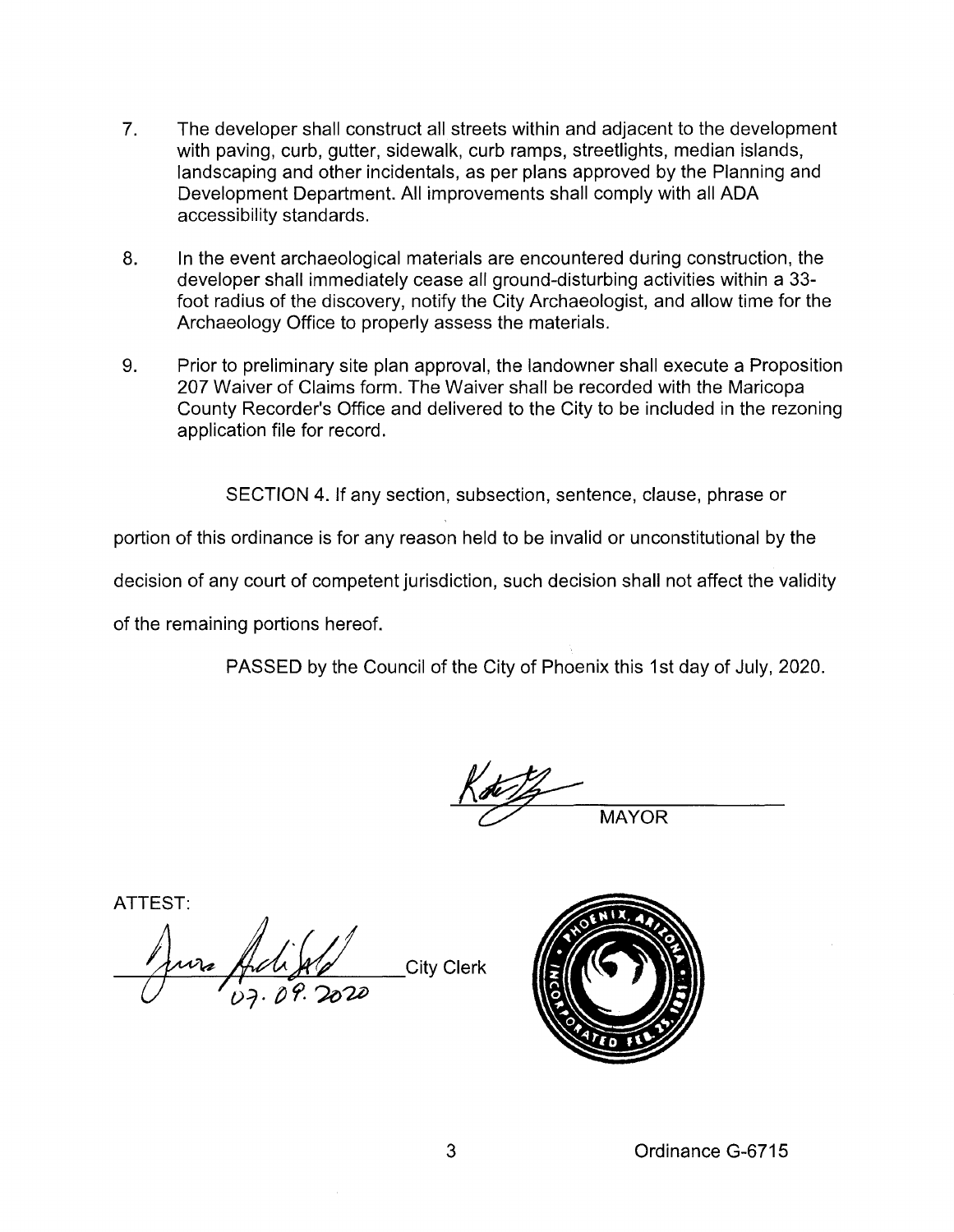## APPROVED AS TO FORM:

Julie Kriegh (Jun 27, 2020 07:21 PDT)<br>Julie Kriegh (Jun 27, 2020 07:21 PDT) \_\_\_\_\_\_\_ Acting City Attorney

 $pml$ 

REVIEWED BY:

**City Manager** PL:tml:LF20-1581:7-1-2020:2190914v1

Exhibits: A- Legal Description (1 Page) B- Ordinance Location Map (1 Page)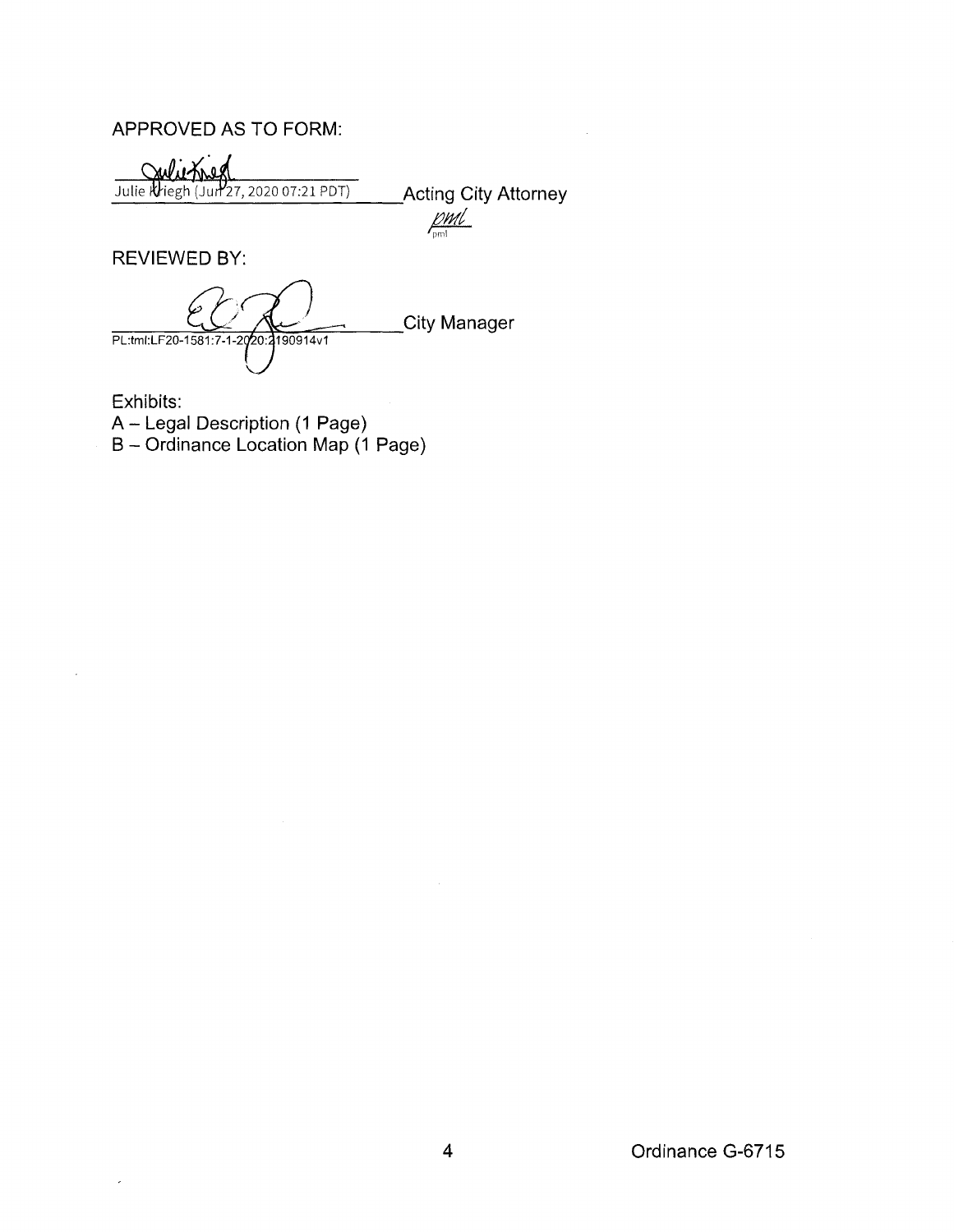## EXHIBIT A

## LEGAL DESCRIPTION FOR Z-15-19-1

A PORTION OF THE SOUTHWEST QUARTER OF THE SOUTHWEST QUARTER OF SECTION 11, TOWNSHIP 3 NORTH, RANGE 2 EAST OF THE GILA AND SALT RIVER BASE AND MERIDIAN, MARICOPA COUNTY, ARIZONA, MORE PARTICULARLY DESCRIBED AS FOLLOWS:

BEGINNING AT THE SOUTHWEST CORNER OF SAID SECTION 11; THENCE NORTH 00 DEGREES 24 MINUTES 25 SECONDS EAST, ALONG THE WEST LINE OF SAID SECTION 11, A DISTANCE OF 284.64 FEET;

THENCE SOUTH 89 DEGREES 35 MINUTES 35 SECONDS EAST, A DISTANCE OF 65.00 FEET TO A POINT 65.00 FEET EAST OF, AS MEASURED AT RIGHT ANGLES, TO THE WEST LINE OF SAID SECTION 11;

THENCE NORTH 90 DEGREES 00 MINUTES 00 SECONDS EAST, A DISTANCE OF 145.11 FEET;

THENCE SOUTH 76 DEGREES 32 MINUTES 58 SECONDS EAST A DISTANCE OF 254.39 FEET;

THENCE EAST, A DISTANCE OF 1.89 FEET TO THE NORTHWEST CORNER OF LOT 1 OF "PATIO HOMES", ACCORDING TO BOOK 162 OF MAPS, PAGE 38, RECORDS OF MARICOPA COUNTY, ARIZONA;

THENCE CONTINUING EAST, ALONG THE NORTH LINE OF SAID LOT 1, A DISTANCE OF 70.00 FEET TO THE NORTHEAST CORNER OF SAID LOT 1;

THENCE SOUTH 00 DEGREES 25 MINUTES 25 SECONDS WEST, ALONG THE EAST LINE OF SAID LOT 1, A DISTANCE OF 160.27 FEET (160.00 FEET-RECORD) TO A POINT 65.00 FEET NORTH OF, AS MEASURED AT RIGHT ANGLES, TO THE SOUTH LINE OF SAID SECTION 11;

THENCE SOUTH 00 DEGREES 01 MINUTES 44 SECONDS WEST, A DISTANCE OF 65.00 FEET TO A POINT ON THE SOUTH LINE OF SAID SECTION 11;

THENCE NORTH 89 DEGREES 58 MIUTES 16 SECONDS WEST, ALONG SAID SOUTH LINE, A DISTANCE OF 530.21 FEET TO THE POINT OF BEGINNING.